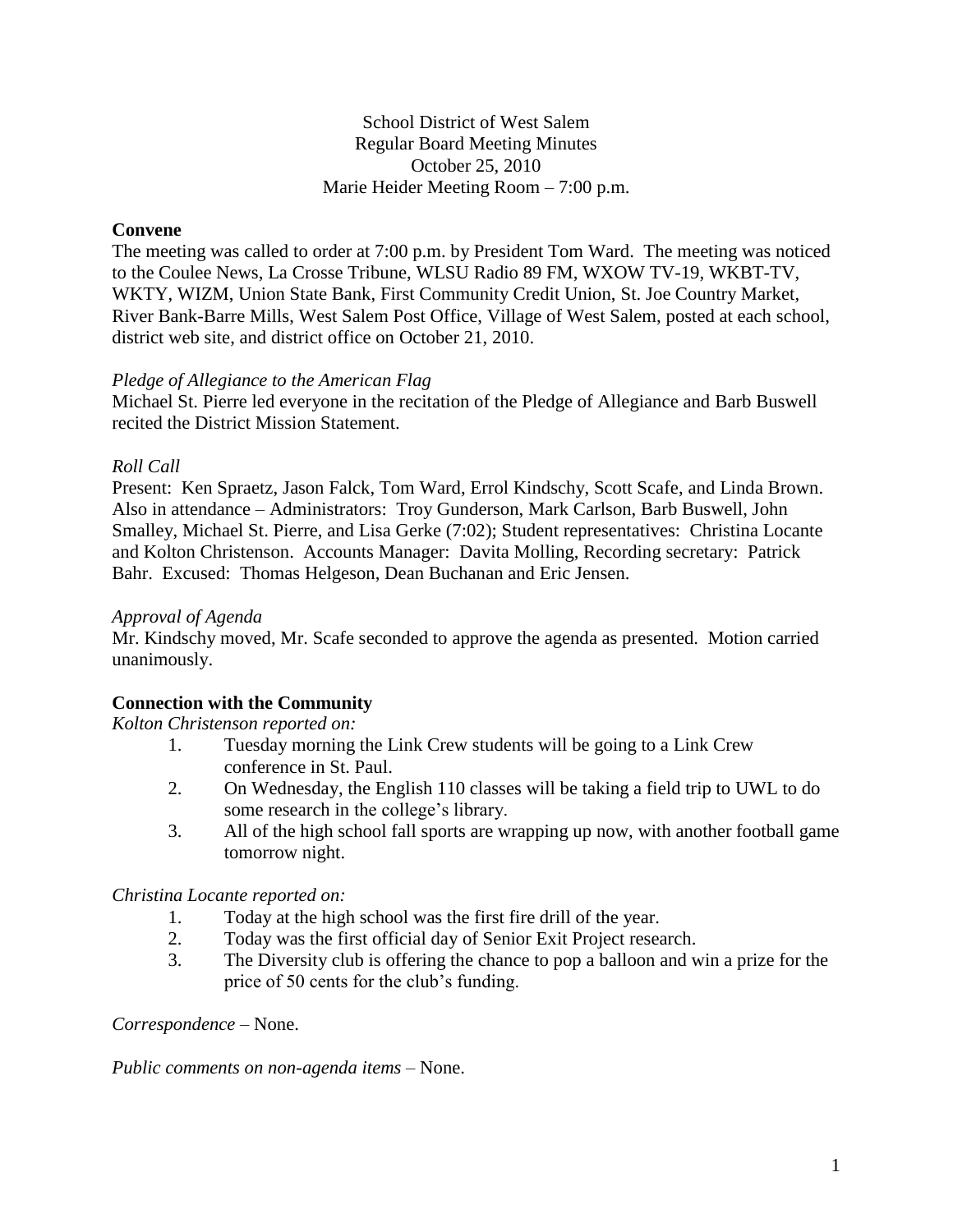#### *Written and Oral Reports*

Finance Committee – The committee met earlier and reviewed the revised budget, the levy and the mill rate.

Buildings and Grounds Committee – There was no meeting to report on.

The supervisor reports were reviewed.

#### **Consent Agenda**

Mr. Scafe moved, Mrs. Brown seconded to approve the minutes of the Regular Board meeting of October 11, 2010; the Special Board Meeting of October 18, 2010; and the invoices to be paid. Motion carried unanimously.

#### **Discussion/Action Items:**

Mr. Kindschy moved, Mr. Scafe seconded to accept the resignation of Transportation Paraprofessional Marvin Iverson. Motion carried unanimously.

Mrs. Brown moved, Mr. Falck seconded to accept the administrations recommendations for high school unit leaders Justin Jehn and Andrea Armstrong. Motion carried unanimously.

Mrs. Molling reviewed the revenue calculation worksheet, the levy worksheet and the three year budget summary. Mr. Kindschy moved, Mr. Spraetz seconded to approve the revised budget as the final budget for the 2010-2011 school year. Motion carried unanimously.

Mr. Scafe moved, Mr. Kindschy seconded to set the 2010-2011 levy at \$6,760,376. Motion carried unanimously.

Mr. Falck moved, Mrs. Brown seconded to approve the board grants: International Flag project - \$1,500 and Tile Wall project - \$2,500. Motion carried unanimously.

Mr. Spraetz moved, Mr. Falck seconded to approve for the second reading of policy #185 Board Committees. Motion carried unanimously.

Mr. Kindschy moved, Mr. Scafe seconded to approve the change in the policy committee assignments. Motion carried unanimously.

Mr. Kindschy moved, Mr. Falck seconded to approve for the first reading to reaffirm policy #111 Sexual Harassment; #111-Rule Sexual Harassment Guidelines and Procedures; #111 exhibit, Discrimination Complaint Form; #120 School District Legal Status; #130 School Board Legal Status; #132 Removal of School Board Officers; #133 Filling School Board Vacancies; #150 School Board Powers and Duties; #151.3 Administration in Policy Absence; #151.4 Board Review of Administrative Rules; #161 School Board Authority; #163 School Board Member Development Opportunities; #164 School Board Member Compensation; #171 Regular School Board Meetings; #171.1 Public Notification of School Board Meetings; #173 Executive Sessions (Closed Sessions); #174 Board Organizational Meetings; #176 Special District Meetings; and #188 Board Member Attendance, WASB State Convention. Motion carried unanimously.